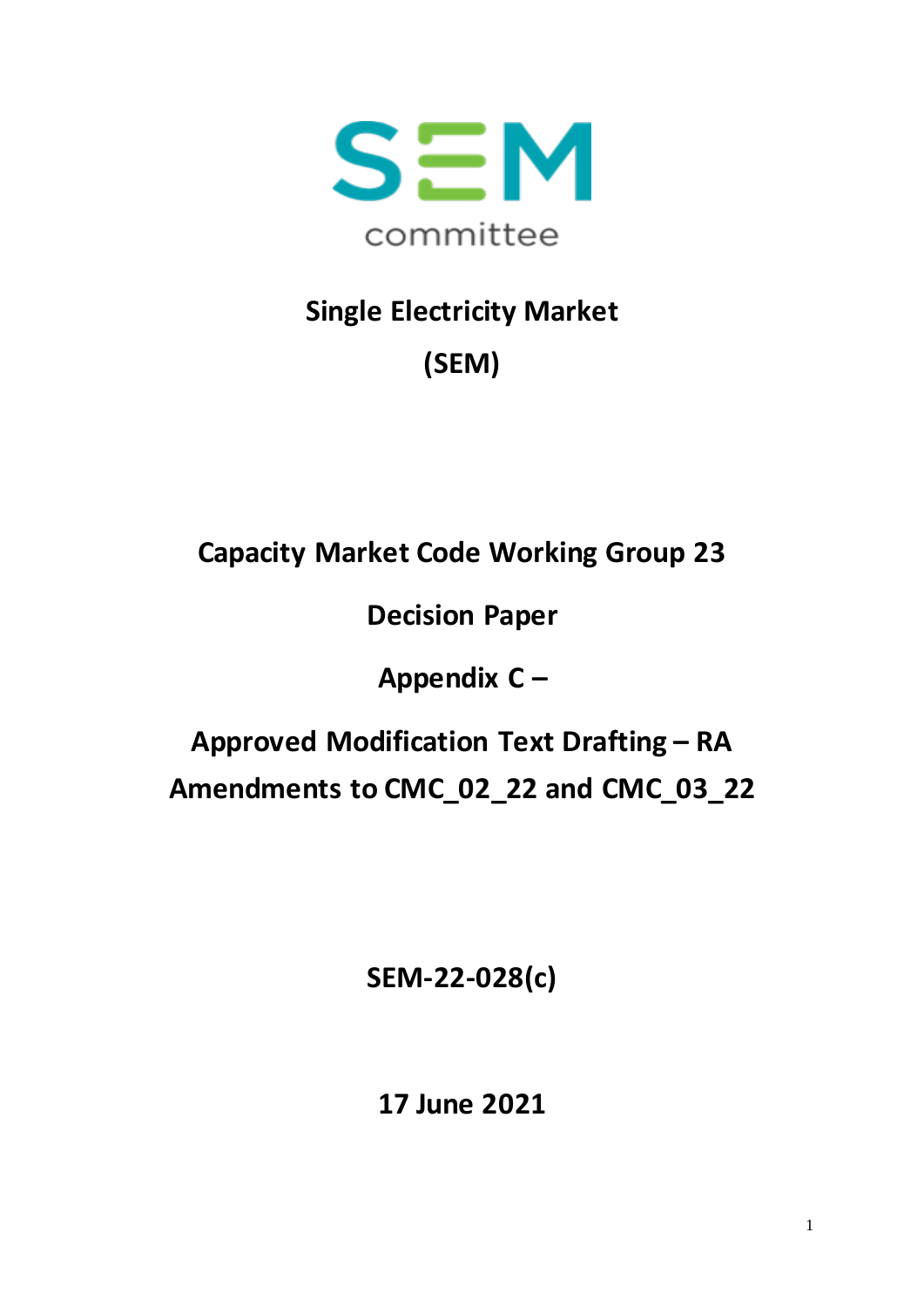## APPROVED MODIFICATION TO CAPACITY MARKET CODE DRAFTING

#### **Modify Tables A and B in Appendix C As Follows:**

### **TABLE A: CAPACITY AUCTION TIMETABLE INDICATIVE TIMEFRAME**

|                | <b>Event</b>                                                                                                                                                                                                                                     | Indicative time frame    |  |
|----------------|--------------------------------------------------------------------------------------------------------------------------------------------------------------------------------------------------------------------------------------------------|--------------------------|--|
| 1              | Initial Auction Information Pack Date: the last<br>publication<br>for<br>Initial<br>Auction<br>date<br>the<br><b>Information Pack</b>                                                                                                            | A-245 weeks              |  |
| $\overline{2}$ | Opt-out Notification Date: the last date a<br>Participant can submit an Opt-out Notification                                                                                                                                                     | A-2 <del>23</del> weeks  |  |
| 3              | Exception Application Date: the last time a<br>Participant can make an Exception Application<br>to the Regulatory Authorities                                                                                                                    | A-2 <del>0</del> 1 weeks |  |
| 4              | Qualification Application Date: the last date a<br>Participant can submit an Application for<br>Qualification in respect of the Capacity Auction                                                                                                 | $A-210$ weeks            |  |
| 5              | Provisional Qualification Results Date: the date<br>by which the System Operators are expected to<br>inform persons who submit Applications for<br>Qualification of Provisional SO Qualification<br>Decisions in respect of the Capacity Auction | $A-110$ weeks            |  |
| 6              | Final Qualification Submission Date: the date by<br>which the System Operators are expected to<br>provide Final Qualification Results in respect of<br>Capacity Auction to the Regulatory<br>the<br>Authorities for approval                     | A-54 weeks               |  |
| $\overline{7}$ | Final Qualification Results Date: the date by<br>which the System Operators are expected to<br>inform persons who submit Applications for<br>Qualification of Final Qualification Decisions in<br>respect of the Capacity Auction                | A-32 weeks               |  |
| 8              | <b>Qualification Results Publication Date: the date</b><br>A-32 weeks<br>by which the System Operators are expected to<br>publish the total Qualified capacity in respect of<br>the Capacity Auction                                             |                          |  |
| 9              | Date for finalising the Locational Capacity<br><b>Constraint Limits for the Capacity Auction</b>                                                                                                                                                 | A-32 weeks               |  |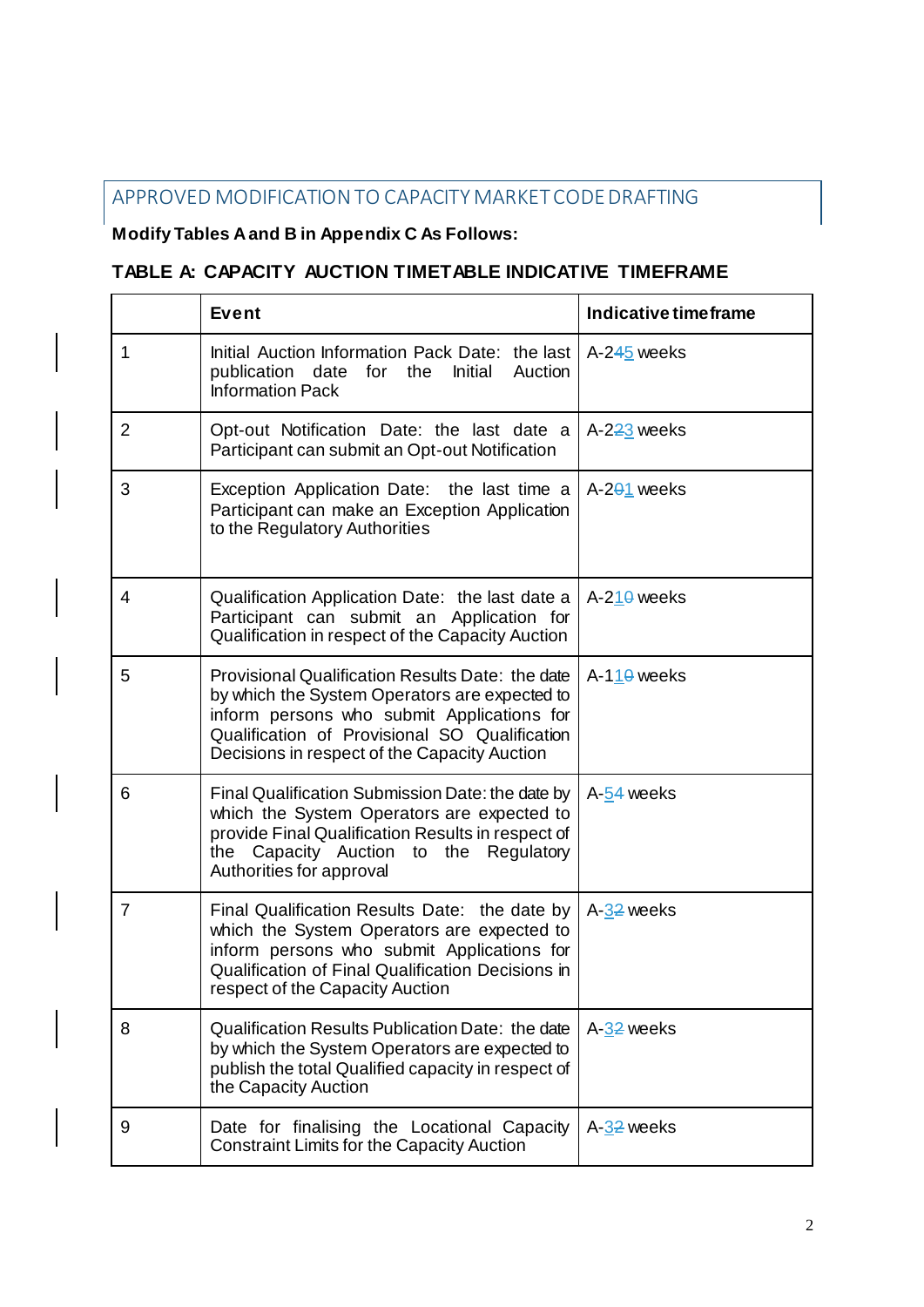| 10         | Final Auction Information Pack Date: the date by<br>which the System Operators are expected to<br>publish the Final Auction Information Pack for<br>the Capacity Auction                                                          | A-32 weeks       |  |
|------------|-----------------------------------------------------------------------------------------------------------------------------------------------------------------------------------------------------------------------------------|------------------|--|
| 11         | <b>Capacity Auction Submission Commencement:</b><br>the earliest date and time that Participants may<br>submit Capacity Auction Offers in respect of<br>Capacity Market Units Qualified to participate in<br>the Capacity Auction | A-1 week         |  |
| 12         | Capacity Auction Submission End: the last date<br>and time until Participants may submit Capacity<br>Auction Offers in respect of Capacity Market<br>Units Qualified to participate in the Capacity<br>Auction                    | 10 AM on A       |  |
| 13         | Capacity Auction Run Start: the day and time<br>that the System Operators initiate the run of the<br>software program referred to in paragraph<br>Error! Reference source not found. in respect<br>of the Capacity Auction        | A                |  |
| 14         | Capacity Auction Completion Date: the date by<br>which the System Operators are expected to<br>complete the Capacity Auction (including the<br>Capacity Auction Monitor's review)                                                 | A+3 Working Days |  |
| 15         | Capacity Auction Provisional Results Date: the<br>date by which the System Operators are<br>expected to provide provisional Capacity<br><b>Auction Results to Participants</b>                                                    | A+3 Working Days |  |
| <b>15A</b> | <b>Capacity Auction Provisional Results</b><br><b>Publication Date</b>                                                                                                                                                            | A+8 Working Days |  |
| 16         | Capacity Auction Approval Date: the date by<br>which the Regulatory Authorities are expected<br>to approve the Capacity Auction Results                                                                                           | A+4 weeks        |  |
| 17         | Capacity Auction Results Date: the date the<br>System Operators are expected to publish the<br><b>Capacity Auction Results</b>                                                                                                    | A+5 weeks        |  |
| 18         | Performance Security Date: the last date for<br>Participants to provide Performance Securities<br>to the System Operators for Awarded New<br>Capacity allocated in the Capacity Auction                                           | A+5 weeks        |  |

 $\begin{array}{c} \hline \end{array}$